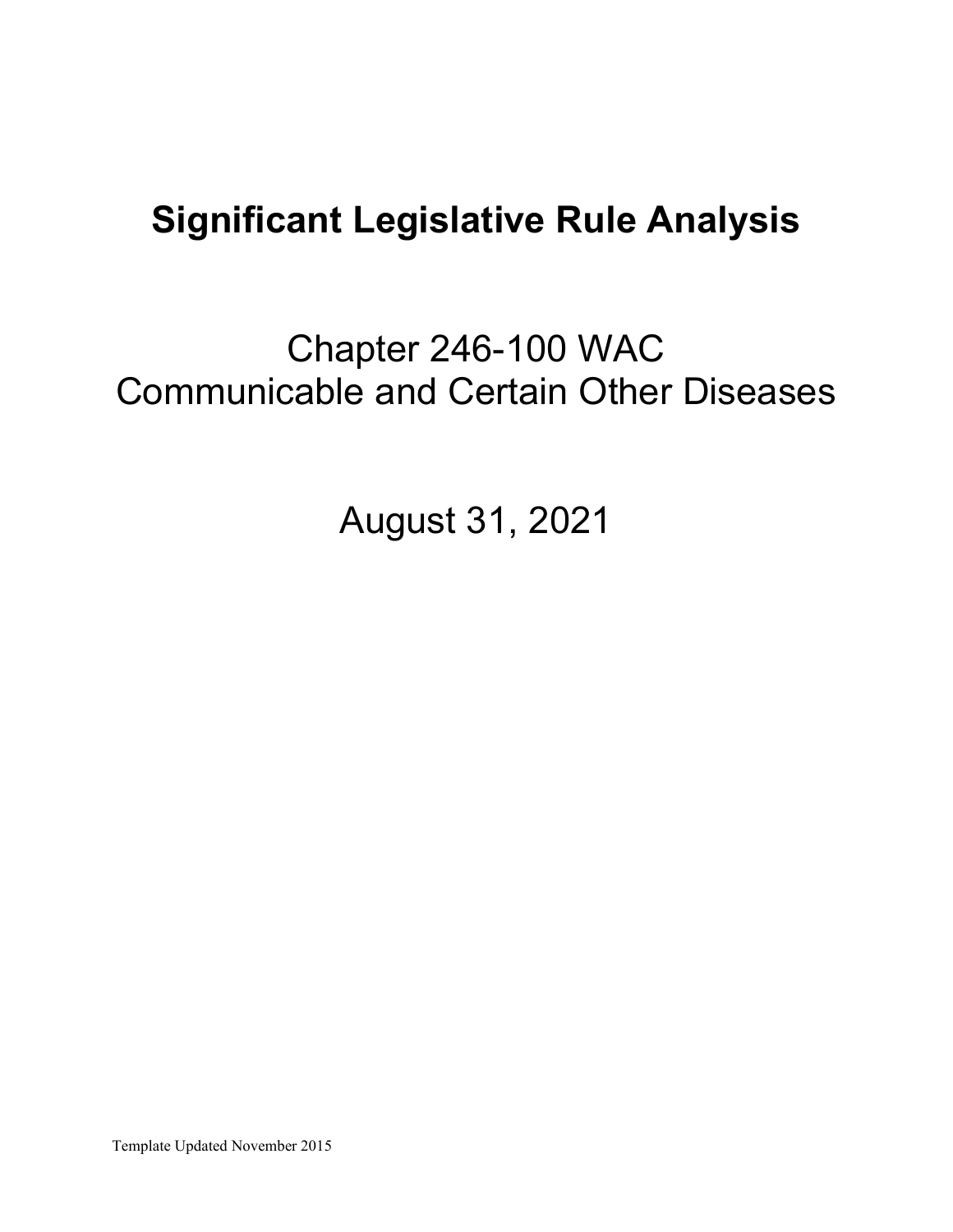# **SECTON 1:**

#### **Describe the proposed rule, including a brief history of the issue, and explain why the proposed rule is needed.**

The purpose of chapter 246-100 WAC, Communicable and Certain Other Diseases, is to protect the health and well-being of the public by controlling infectious and noninfectious diseases.

The rules provide authority and structure for state and local health officers, health care providers, health care facilities, and laboratories to address zoonotic diseases (e.g., rabies, psittacosis), sexually transmitted infections (e.g., syphilis, HIV), and tuberculosis. The rules include provisions and requirements for local health officers regarding case investigations, issuance of health orders, isolation and quarantine, preventing human disease, and testing of persons following exposure of disease in occupational and jail settings.

During the 2020 Legislative Session, the Legislature passed Engrossed Substitute House Bill (ESHB) 1551, Modernizing the control of certain communicable diseases (Chapter 76, Laws of 2020). This legislation modernizes the state's control of communicable disease laws by ending statutory exceptionalism for human immunodeficiency virus (HIV) and acquired immunodeficiency syndrome (AIDS), reducing HIV-related stigma, defelonizing HIV exposure, and removing barriers to HIV testing. The new law took effect June 11, 2020.

In ESHB 1551, the Legislature directed the State Board of Health (Board) to adopt rules to implement and enforce chapter 70.24 RCW, including but not limited to:

- Establishing reporting requirements for sexually transmitted infections<sup>[1](#page-1-0)</sup>
- Establishing procedures for investigations of sexually transmitted infections under RCW 70.24.024
- Specifying, for purposes of RCW 70.24.024, behavior that endangers the public health, based upon generally accepted standards of medical and public health sciences
- Defining, for the purposes of RCW 70.24.120, specimens that can be obtained and tests that can be administered for sexually transmitted infections, bloodborne pathogens, and other infections
- Determining, for the purposes of RCW 70.24.340, categories of employment that are at risk of substantial exposure to a blood-borne pathogen
- Defining, for purposes of RCW 70.24.340, 70.24.360, and 70.24.370 what constitutes an exposure that presents a possible risk of transmission of a blood-

<span id="page-1-0"></span><sup>&</sup>lt;sup>1</sup> Note: ESHB 1551, chapter 70.24 RCW, and prior rules under chapter 246-100 WAC use the term "sexually transmitted diseases." The Board, in rulemaking and in this analysis, uses the term "sexually transmitted infections" for medical accuracy and to reduce stigma.2 Based on publicly available from salary data for open job positions for enhanced service facility administrators. Salary information was unavailable for adult family home administrators.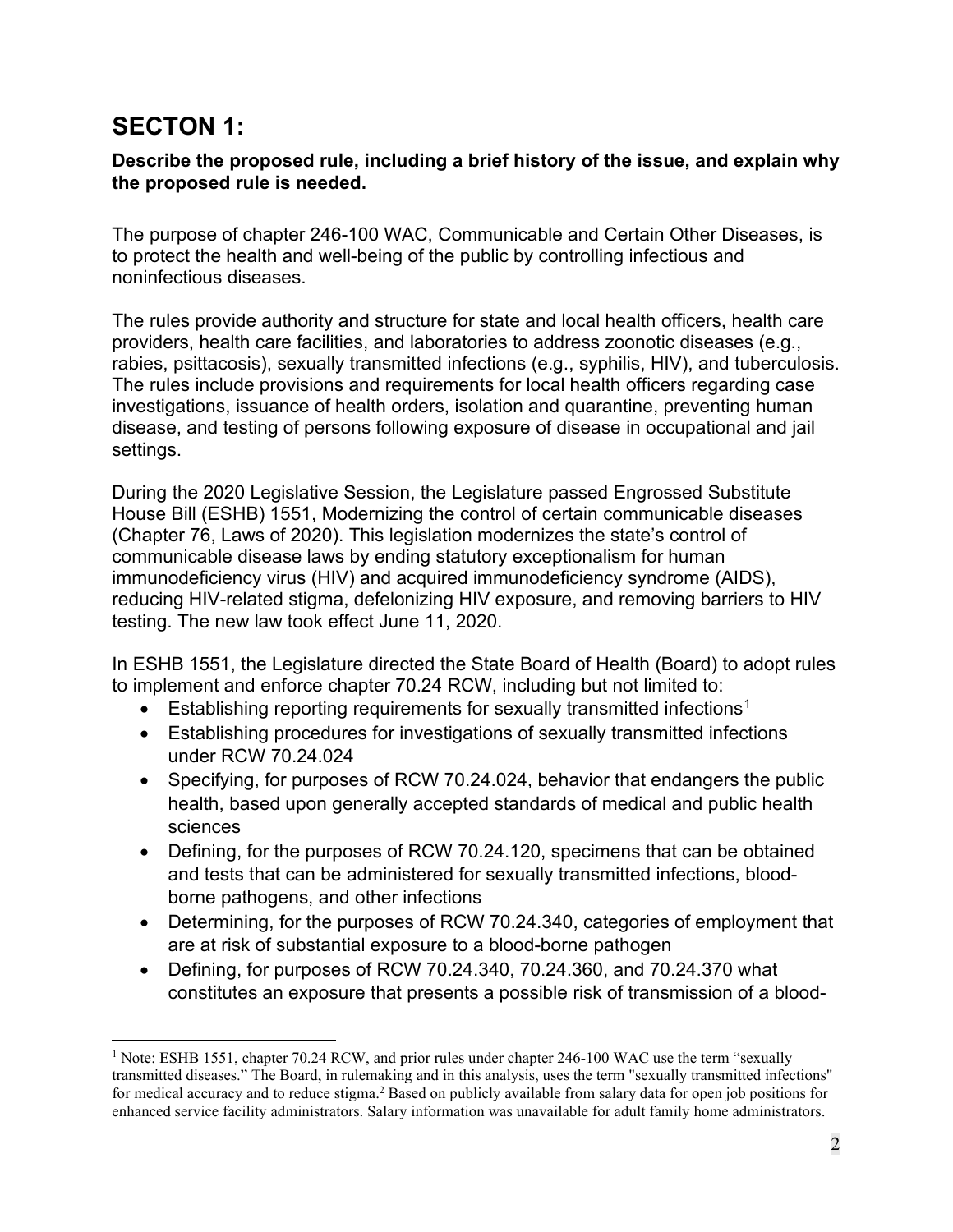borne pathogen in occupational settings, jail facilities, and Department of Corrections facilities

Sections of chapter 246-100 WAC pertaining to sexually transmitted infections, including HIV/AIDS, have been updated piecemeal over the last several years:

- In 2018, certain sections of rule were revised to repeal consent and opt-out options for HIV testing and updating references of "AIDS counseling" to "HIV counseling" to provide clarity and focus on the disease (HIV) rather than the most advance stage of the infection (AIDS).
- In 2009, several sections related to HIV were revised for consistency with the Centers for Disease Control and Prevention's most current recommendations for HIV testing.
- In 2005, certain sections of the chapter were revised to expand access to HIV testing, increase efforts to notify exposed partners of their exposure to HIV infection, and encourage services to meet the HIV transmission prevention needs of persons living with HIV.

The Board filed a CR-101, Preproposal Statement of Inquiry, on July 16, 2020 (filed as WSR 20-15-112) for Chapter 246-100 WAC, Communicable and Certain Other Diseases, and Chapter 246-101 WAC, Notifiable Conditions. The CR-101 provided notice to the Board's interested parties that the Board is considering amending these chapters to implement changes made by ESHB 1551 to assure consistency with the bill's requirements and protect public health and safety. As identified in the CR-101, the Board also proposed other technical and editorial changes as necessary.

This analysis considers the impact of proposed changes to chapter 246-100 WAC only. Proposed changes related to ESHB 1551 for chapter 246-101 WAC, Notifiable Conditions, were adopted under a separate rulemaking process, as revisions to the Notifiable Conditions chapter were already underway at the time of filing the CR-101 to implement ESHB 1551. Amendments to chapter 246-101 WAC were adopted by the Board at its March 2021 public meeting and are limited to minor editorial revisions consistent with the changes in ESHB 1551. These changes can be found in WSR 21- 11-040.

# **SECTION 2:**

## **Is a Significant Analysis required for this rule?**

The Board determined a significant analysis is required for the proposed chapter revisions and is subject to the requirements of RCW 34.05.328(5). The Board evaluated the proposed rules and determined several provisions of the proposed rules are exempt from further analysis under RCW 34.05.328(5)(b). Table 1 identifies rule sections or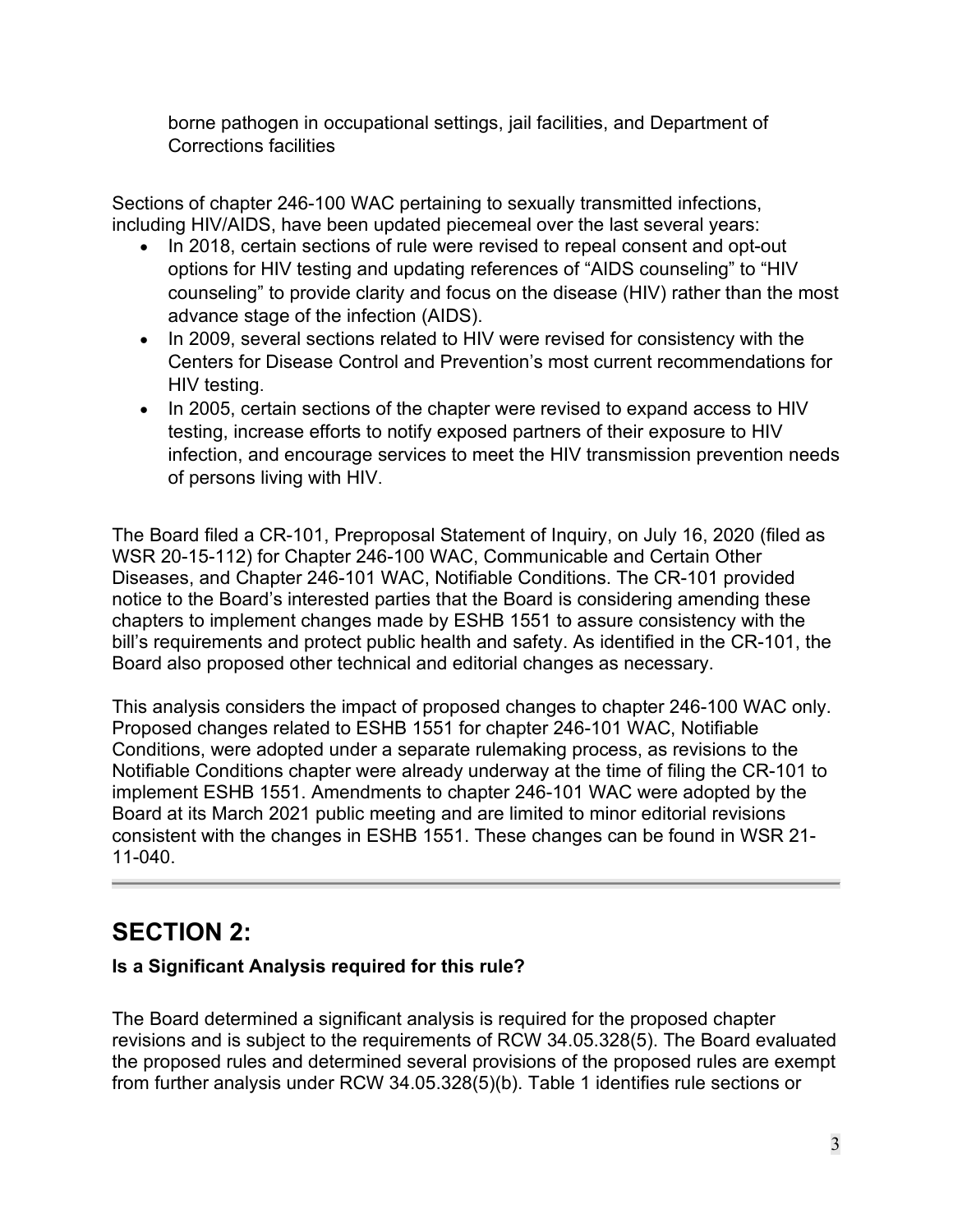portions of rule sections the Board has determined are exempt from analysis based on the exemptions provided in RCW 34.05.328(5)(b).

| <b>WAC, Title</b>                                                                                                   | <b>Description of Change</b>                                                                                                                                                                                                                                                                            | <b>Exemption from</b><br><b>Significant Analysis</b><br>under RCW<br>34.05.328(5)(b)                                                                                                                                             |
|---------------------------------------------------------------------------------------------------------------------|---------------------------------------------------------------------------------------------------------------------------------------------------------------------------------------------------------------------------------------------------------------------------------------------------------|----------------------------------------------------------------------------------------------------------------------------------------------------------------------------------------------------------------------------------|
| Throughout the chapter                                                                                              | Made editorial changes to remove<br>gendered language (e.g., he, his), and<br>use people-first language (e.g., person<br>living with HIV).                                                                                                                                                              | (iv) Revisions clarify<br>language without<br>changing its effect.                                                                                                                                                               |
| 246-100-021,<br>Responsibilities and<br>duties - Health care<br>providers.                                          | Moved language related to anonymous<br>HIV testing from the definitions section<br>to this section for clarity.                                                                                                                                                                                         | (iv) Revisions to this<br>section clarify<br>language without<br>changing its effect.                                                                                                                                            |
| 246-100-036,<br>Responsibilities and<br>duties - Local health<br>officers.                                          | Removed references to AIDS<br>$\bullet$<br>counseling and pre/post-test<br>counseling (required by ESHB<br>$1551$ ).<br>Added language to ensure the<br>$\bullet$<br>identity or identifying information of<br>persons living with HIV is not<br>disclosed outside of the local health<br>jurisdiction. | (v) Revisions are<br>explicitly and<br>specifically dictated<br>by statute.<br>(ii) Rules relating only<br>to internal<br>governmental<br>operations that are<br>not subject to<br>violation by a<br>nongovernment party;<br>and |
| 246-100-070,<br><b>Enforcement of local</b><br>health officer orders.                                               | Updated statutory references<br>$\bullet$<br>(RCWs).<br>Clarified language related to<br>$\bullet$<br>persons refusing to obey lawful<br>health orders being subject to a<br>gross misdemeanor instead of a<br>misdemeanor (required by ESHB<br>$1551$ ).                                               | (iv) Revisions clarify<br>language without<br>changing its effect.<br>(v) Revisions are<br>explicitly and<br>specifically dictated<br>by statute.                                                                                |
| 246-100-072, Rules for<br>notification of partners at<br>risk of human<br>immunodeficiency virus<br>(HIV) infection | Removed references to AIDS<br>counseling and pre/post-test<br>counseling (required by ESHB<br>1551).<br>Removed language requiring local<br>$\bullet$<br>health officers to destroy<br>documentation and identifying<br>information of persons living with<br>HIV and referral information.             | (ii) Rules relating only<br>to internal<br>governmental<br>operations that are<br>not subject to<br>violation by a<br>nongovernment party;<br>and                                                                                |

**Table 1. Summary of sections not requiring analysis**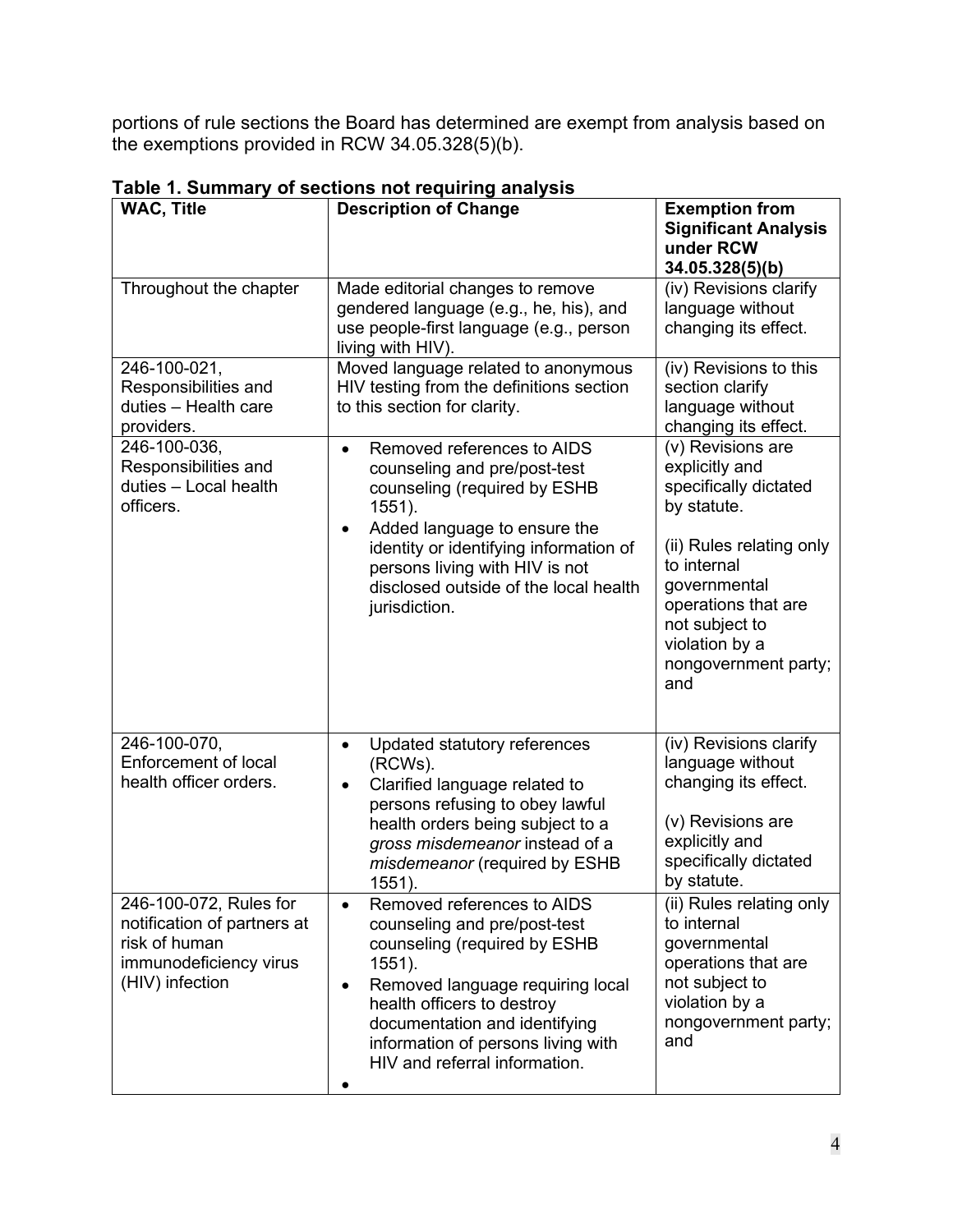| 246-100-203, Sexually<br>transmitted infections -<br>Health officer orders                                         | Revised title of section.<br>$\bullet$<br>Made editorial revisions for clarity<br>$\bullet$<br>and consistency with authorizing<br>statute (ESHB 1551).<br>Updated WAC and RCW<br>references.<br>Changed the effective length of<br>$\bullet$<br>written health orders requiring a<br>person to cease and desist certain<br>behaviors from 3 to 12 months<br>(required by ESHB 1551).                                        | (iv) Revisions to this<br>section clarify<br>language without<br>changing its effect;<br>and<br>(v) Revisions are<br>explicitly and<br>specifically dictated<br>by statute. |
|--------------------------------------------------------------------------------------------------------------------|------------------------------------------------------------------------------------------------------------------------------------------------------------------------------------------------------------------------------------------------------------------------------------------------------------------------------------------------------------------------------------------------------------------------------|-----------------------------------------------------------------------------------------------------------------------------------------------------------------------------|
| <b>NEW SECTION</b><br>246-100-2031, Sexually<br>transmitted infections -<br>Orders and standards for<br>detainment | Created new section and moved<br>$\bullet$<br>language from section -203 for<br>clarity.<br>Made editorial revisions for clarity<br>$\bullet$<br>and consistency with authorizing<br>statute.<br>Updated WAC and RCW<br>٠<br>references.<br>Removed references to pre/post-test<br>counseling (required by ESHB<br>1551).<br>Removed references to training as<br>approved by the Office on AIDS<br>(required by ESHB 1551). | (iv) Revisions to this<br>section clarify<br>language without<br>changing its effect;<br>and<br>(v) Revisions are<br>explicitly and<br>specifically dictated<br>by statute. |
| 246-100-204, Absence of<br>HIV or hepatitis C as an<br>occupational qualification                                  | Revised title of section.<br>$\bullet$<br>Added reference to hepatitis C<br>$\bullet$<br>infection, aligned with statute.                                                                                                                                                                                                                                                                                                    | (v) Revisions are<br>explicitly and<br>specifically dictated<br>by statute; and<br>(iv) Revisions to this<br>section clarify<br>language without<br>changing its effect.    |
| 246-100-206, Blood-<br>borne pathogen exposure<br>- Local jail facilities                                          | Revised title of section.<br>$\bullet$<br>Replaced references to HIV with<br>$\bullet$<br>blood-borne pathogens (required by<br>ESHB 1551).<br>Removed references to pre/post-test<br>counseling (required by ESHB<br>1551).<br>Re-ordered subsections for clarity.<br>Updated RCW references.<br>$\bullet$                                                                                                                  | (iv) Revisions to this<br>section clarify<br>language without<br>changing its effect;<br>and<br>(v) Revisions are<br>explicitly and<br>specifically dictated<br>by statute. |
| 246-100-207, Blood-<br>borne pathogen testing -<br>Ordering - Laboratory                                           | Revised title of section.<br>$\bullet$<br>Removed references to<br>seroprevalence studies.                                                                                                                                                                                                                                                                                                                                   | (iv) Revisions to this<br>section clarify<br>language without                                                                                                               |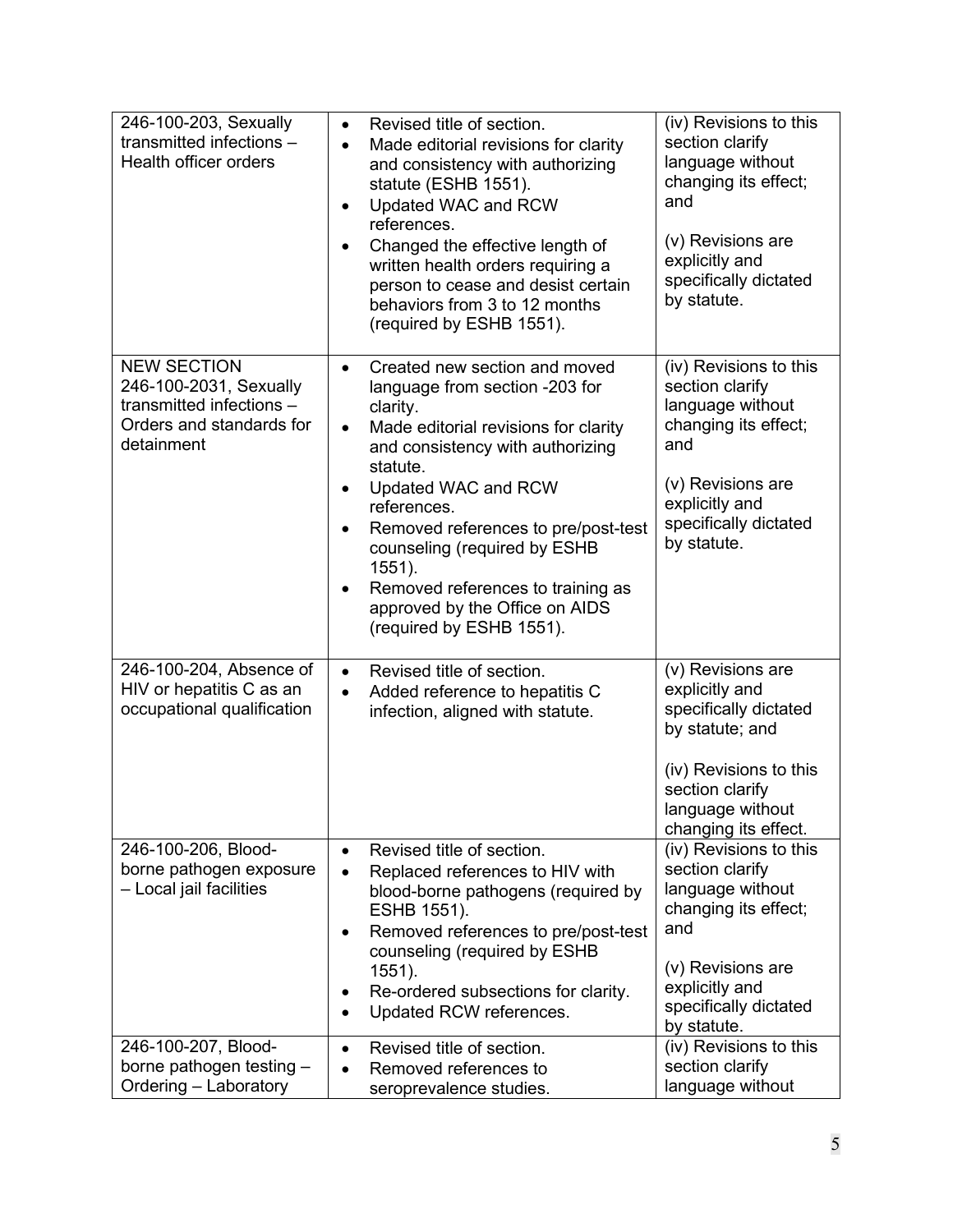| screening - Interpretation<br>$-$ Reporting                                                                                                                | Replaced references to HIV with<br>blood-borne pathogens (required by<br>ESHB 1551).<br>Removed redundant language and<br>references to sections of the chapter<br>that have been stricken.<br>Removed language related to health<br>$\bullet$<br>care providers obtaining sample<br>CDC brochures for HIV testing.<br>Removed references to pre/post-test<br>٠<br>counseling (required by ESHB<br>$1551$ ).<br>Removed requirements related to<br>$\bullet$<br>sending test results to a designated<br>health care provider or local health<br>jurisdiction for interpretation and<br>post-test counseling (consistent with<br>statute). | changing its effect;<br>and<br>(v) Revisions are<br>explicitly and<br>specifically dictated<br>by statute. |
|------------------------------------------------------------------------------------------------------------------------------------------------------------|-------------------------------------------------------------------------------------------------------------------------------------------------------------------------------------------------------------------------------------------------------------------------------------------------------------------------------------------------------------------------------------------------------------------------------------------------------------------------------------------------------------------------------------------------------------------------------------------------------------------------------------------|------------------------------------------------------------------------------------------------------------|
| <b>REPEAL SECTION</b><br>246-100-208, Counseling<br>standard - HIV<br>counseling                                                                           | Removed this section of rule (required<br>by ESHB 1551).                                                                                                                                                                                                                                                                                                                                                                                                                                                                                                                                                                                  | (v) Revisions are<br>explicitly and<br>specifically dictated<br>by statute.                                |
| <b>REPEAL SECTION</b><br>246-100-209, Counseling<br>standards - Human<br>immunodeficiency virus<br>(HIV) pretest counseling -<br>HIV post-test counseling. | Removed this section of rule (required<br>by ESHB 1551).                                                                                                                                                                                                                                                                                                                                                                                                                                                                                                                                                                                  | (v) Revisions are<br>explicitly and<br>specifically dictated<br>by statute.                                |
| 246-100-22, Tuberculosis.                                                                                                                                  | Revised title of section.<br>$\bullet$<br>Revised references of local health<br>$\bullet$<br>jurisdiction consistent with the<br>definitions section.                                                                                                                                                                                                                                                                                                                                                                                                                                                                                     | (iv) Revisions to this<br>section clarify<br>language without<br>changing its effect.                      |

# **SECTION 3:**

### **Clearly state in detail the general goals and specific objectives of the statute that the rule implements.**

The intent of the underlying statute (chapter 70.24 RCW) is to protect the public's health through the control and treatment of sexually transmitted infections and blood-borne pathogens. It was the intent of the legislature to provide a program that is sufficiently flexible to meet emerging needs, deals efficiently and effectively with reducing the incidence of sexually transmitted infections and blood-borne pathogens, and provides patients with a secure knowledge that information they provide will remain private and confidential.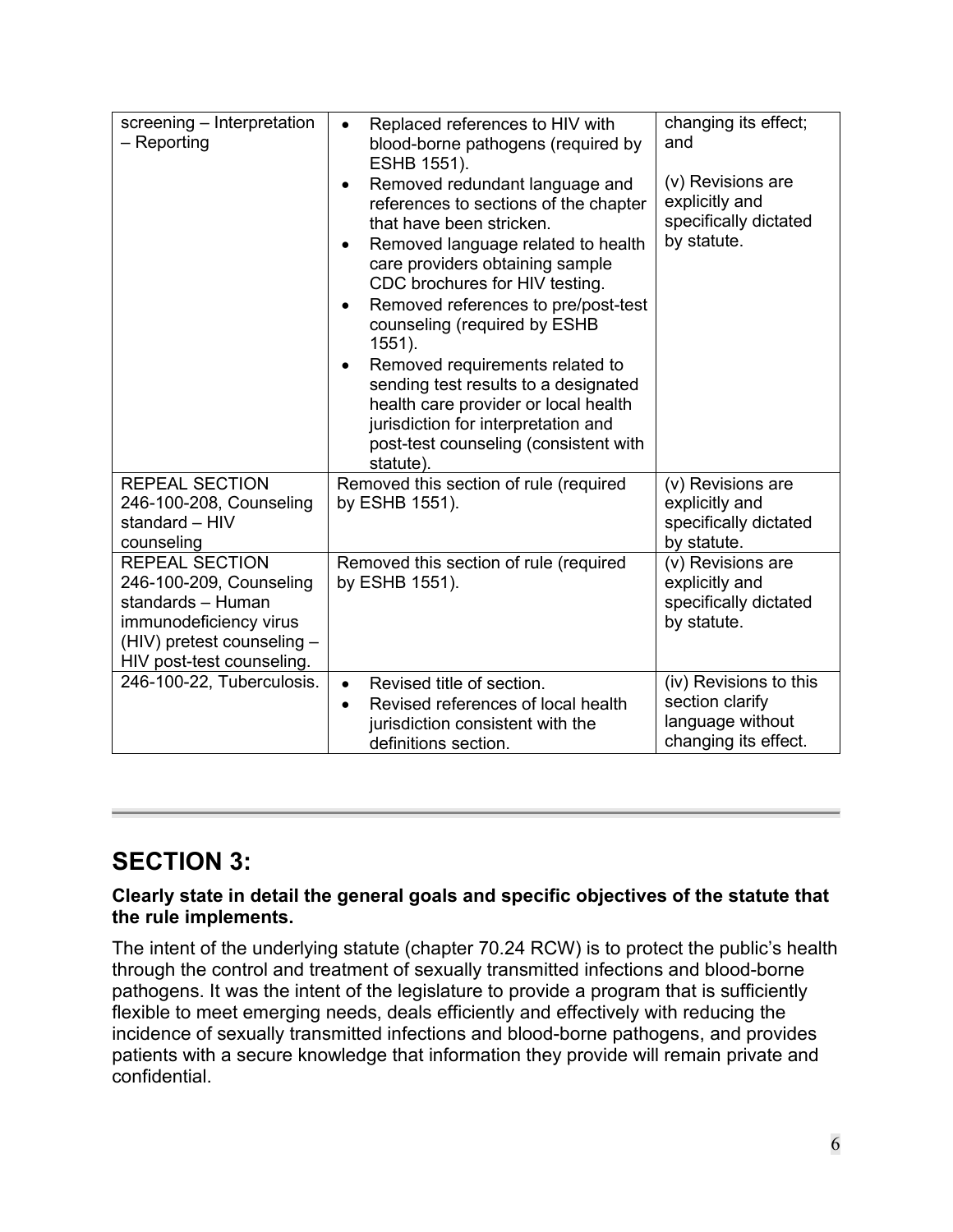# **SECTION 4:**

**Explain how the Board determined that the rule is needed to achieve these general goals and specific objectives. Analyze alternatives to rulemaking and the consequences of not adopting the rule.**

Through ESHB 1551, the Legislature directed the Board to adopt rules to implement and enforce chapter 70.24 RCW. The Board also assessed alternatives to rulemaking. If the Board opted not to engage with updates to chapter 246-100 WAC, a discontinuity would exist between statute and rule, therefore causing confusion among the regulated community and general public, both whom of are impacted by this chapter of rule. Additionally, for requirements to be enforceable they must be articulated in the rule and could not be simply described in guidance documentation.

# **SECTION 5:**

**Explain how the Board determined that the probable benefits of the rule are greater than the probable costs, taking into account both the qualitative and quantitative benefits and costs and the specific directives of the statute being implemented.**

### *WAC 246-100-011, Definitions*

This subsection defines "health care facilities" for the purposes of the chapter. The proposed rule amends the existing definition to include adult family homes licensed under chapter 70.128 RCW and enhanced service facilities licensed under chapter 70.97 RCW. The inclusion of these two facility types in the proposed definition creates new requirements for those licensees. WAC 246-100-186 requires health care facilities, which would require enhanced service facilities and adult family homes, to "(1) Adopt written policy and procedures restricting work of employees, staff, students, and volunteers diagnosed to have a communicable disease from direct contact with patients, residents, and recipients of care during the period of communicability..."

Chapter 388-107 WAC outlines requirements that must be met in order for enhanced service facilities to be licensed in the State of Washington. WAC 388-107-1580 requires enhanced service facilities to develop, implement, and train staff on written policies and procedures for all treatment, care, and services provided in the facility. These policies and procedures include but are not limited to "preventing and limiting the spread of infections, including tuberculosis, consistent with WAC 388-107-0440". Furthermore, WAC 388-107-0440 requires enhanced service facilities to "establish and maintain an effective infection control program designed to provide a safe, sanitary, and comfortable environment and to help prevent the development and transmission of disease and infection."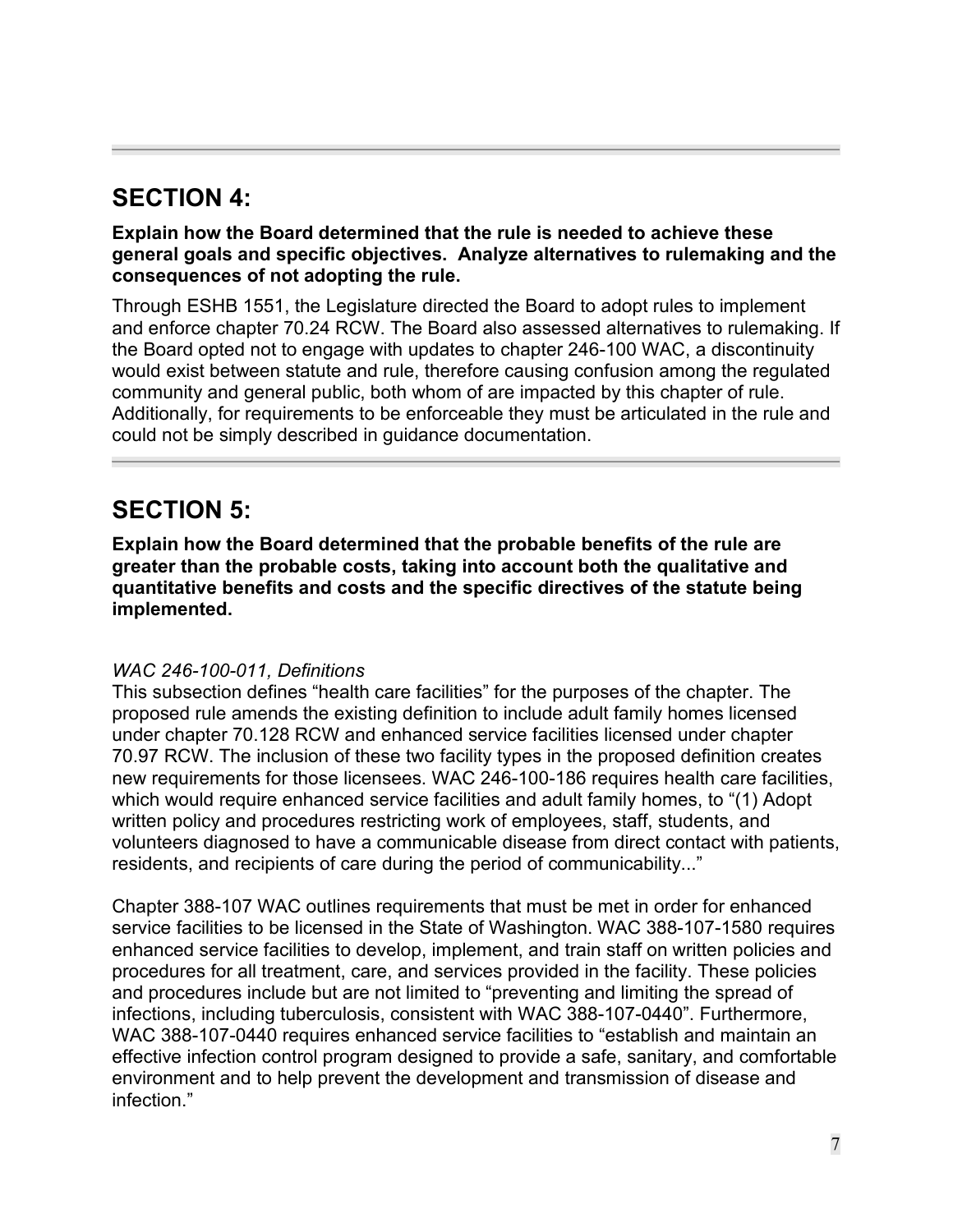Similarly, chapter 388-76 WAC outlines requirements that adult family homes must meet in order to be licensed in the State of Washington. WAC 388-76-10255 requires adult family homes to develop and implement an infection control system that uses nationally recognized infection control standards, and WAC 388-76-10260 requires adult family homes to implement nationally recognized infection control measures if the adult family home suspects anyone working or living in the facility has or may have a communicable disease.

While these facilities must develop and implement policies, procedures, and/or infection control standards as a requirement of licensure, it is unclear whether these policies and procedures fulfill the specific requirements of WAC 246-100-186. Therefore, this analysis analyzes the impact of this potential change for adult family homes and enhanced service facilities.

Board staff circulated a cost survey to understand the one-time costs, if any, to update existing policies and procedures to comply with WAC 246-100-186. One-time costs are defined as costs that occur only once. There are 3,186 adult family homes and six enhanced service facilities licensed in the State of Washington. Cost surveys were sent to representatives of these facilities and advocacy organizations. The cost survey returned zero responses.

Due to receiving zero cost survey responses and existing licensing requirements for adult family homes and enhanced service facilities, Board and Department of Health staff believe it likely that many of these licensees already have policy and procedures in place that comply with proposed changes to WAC 246-100-186. Still, the Board and Department of Health have considered what it may cost a facility to comply with the rule should they not currently have policy and procedures in place that comply with the proposed changes (estimated below).

#### Cost

The Board and Department of Health assume that administrators of adult family homes or enhanced service facilities would develop updates to existing facility policy and procedures. The assumed hourly rate of these administrators is \$30[2](#page-7-0). To develop or update existing policies and procedures the Board and Department of Health assumed that the number of hours range from zero to ten. Therefore, the assumed one-time cost to develop or update existing policies and procedures to comply with WAC 246-100-186 would range between \$0 and \$300.

#### **Benefit**

There are several benefits of all long-term care and residential facilities having policy and procedures in place to restrict contact with residents by staff diagnosed with a communicable disease. Infection control standards for all health care facilities, including long-term care facilities, include the fundamental components of surveillance, policy

<span id="page-7-0"></span><sup>&</sup>lt;sup>2</sup> Based on publicly available from salary data for open job positions for enhanced service facility administrators. Salary information was unavailable for adult family home administrators.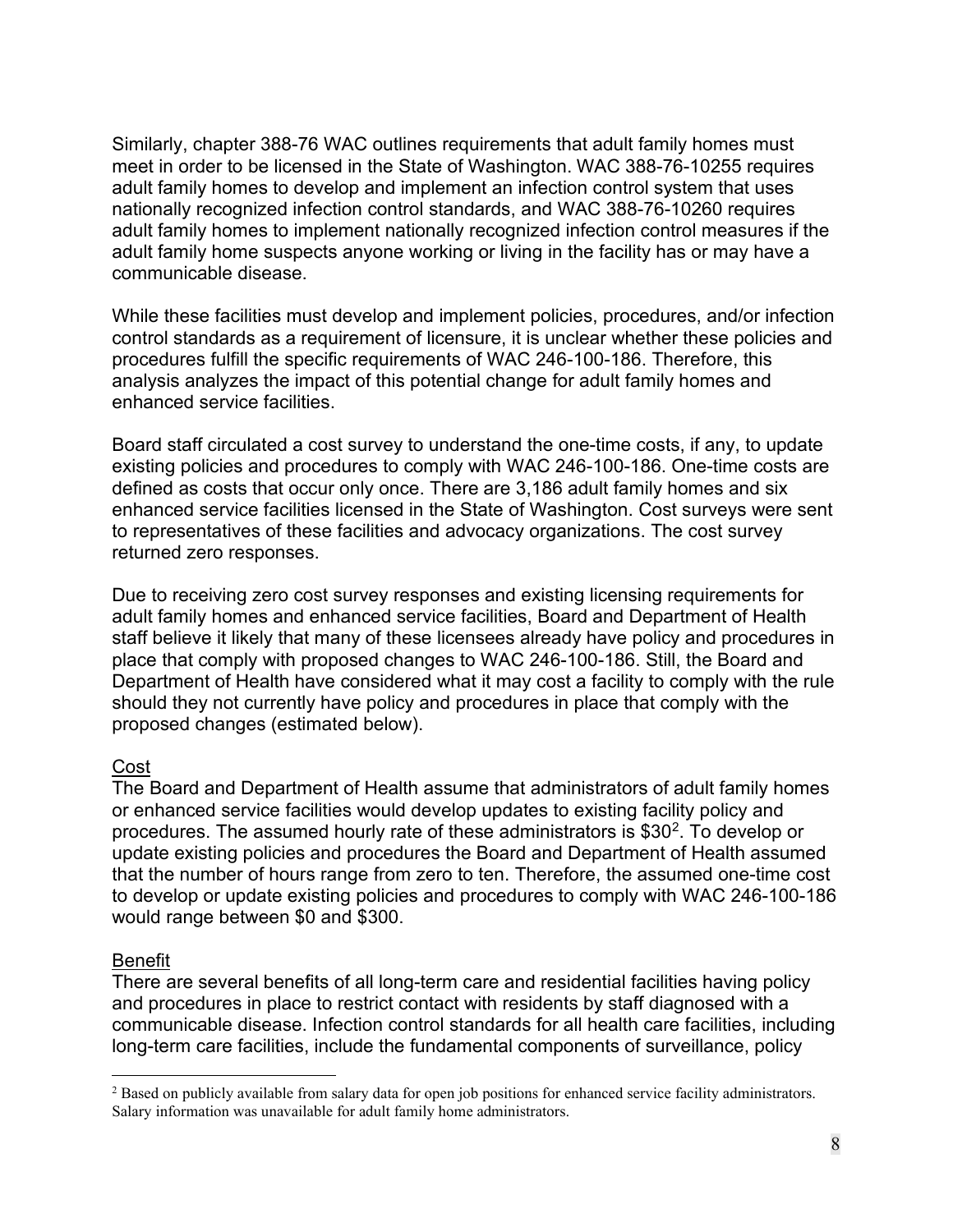development, employee health, and education<sup>[3](#page-8-0)</sup>. The Agency for Healthcare Research and Quality (AHRQ) indicates that there are over 380,000 resident deaths annually in long-term care settings related to facility associated infections. Policy and procedures to restrict staff with infections from contacting residents would contribute to the greater aim of reducing potential illness and death in these settings. Consistency across all settings benefits residents and employees who may move across various settings. For example, an individual experiencing a fall may recover at an assisted living facility, with a policy, then return to their adult family home that does not have such a policy. Discontinuity also may impact staff, many of whom may work across multiple setting types and be restricted from interacting with residents at one, but not have the same restrictions at another.

A 2016 study indicates that health care associated infections in nursing home settings in the United States, cost between \$637 million and \$2 billion for hospitalizations and \$38 to \$137 million for pharmaceutical interventions annually (2013 USD)<sup>[4](#page-8-1)</sup>. The study goes further to say that reducing infections should be a priority as most of these infections can be prevented.

While we are unable to discern the number of health care associated infections occurring in enhanced service facilities and adult family homes specifically from transmission from an infected staff member, it is clear a benefit exists.

*WAC 246-100-202, Sexually transmitted infections – Duties and authorities* This section outlines requirements for health care providers to report each case of a notifiable sexually transmitted infection, provide education to patients, and provide specific care to pregnant persons. This section also authorizes state and local health officers to conduct case investigations for newly diagnosed sexually transmitted infections. The proposed rules update references to treatment of prenatal syphilis for health care providers and adds references to CDC guidelines for sexually transmitted infections treatment.

### Cost

The Board determined there is no probable cost to comply with these changes to the rule. These changes align with current practice and do not result in a cost for health care insurers.

### Benefit

Updating the rule to be in alignment with current medical practice ensures that Washington infants are provided care in alignment with best practice and that health care providers are empowered to provide that care.

*WAC 246-100-205, Blood-borne pathogens exposure – Occupation settings.*  This section describes occupations that are at increased risk of exposure to blood-borne pathogens in the course of their employment. Currently, the rule includes a list of six

<span id="page-8-0"></span><sup>3</sup> https://academic.oup.com/cid/article/31/3/752/297815

<span id="page-8-1"></span><sup>4</sup> https://www.ncbi.nlm.nih.gov/pmc/articles/PMC4915220/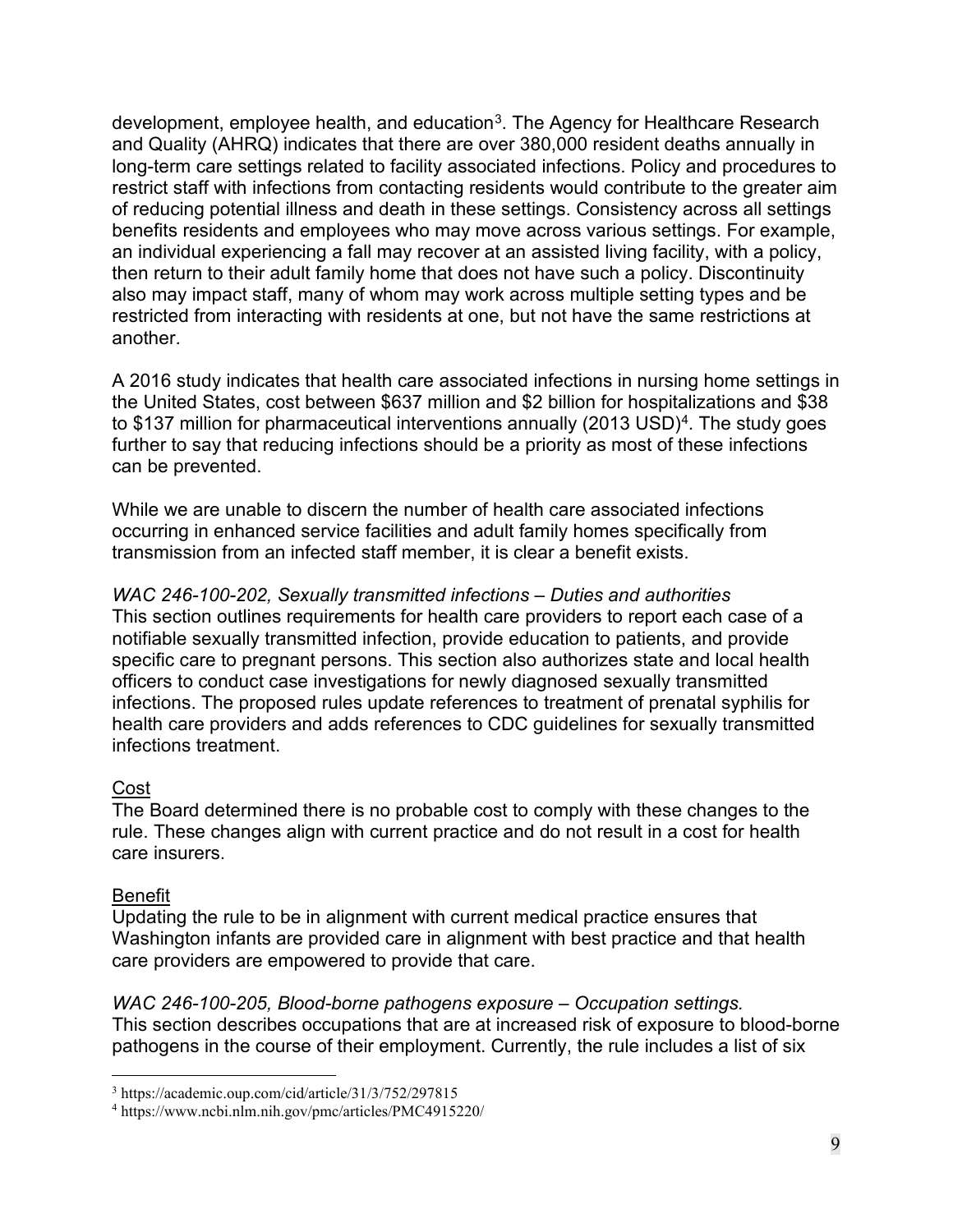categories of employment that may make a request of the local health officer to test the person who was the source of the body fluid. The proposed rule adds a new category of employment, persons licensed to perform body art, body piercing and tattooing that is at increased risk of exposure to body fluids. Adding a new employment category has the potential to increase the workload for local health officers who may receive requests for testing of the person who is the source of the body fluid. Additionally, the proposed rule newly includes in the definition of "health care facility" enhanced service facilities and adult family homes, which would newly expand the provisions of WAC 246-100-205 to the staff of those facilities. This expands the potential population able to make a request for testing of a person who is the source of an exposure in an occupational setting.

#### Cost

As this proposed rule is adding a new occupation, the Board collected information on existing requests from Local Health Jurisdictions (LHJs) and used these data to understand the probable costs of the revision. The Board contacted three LHJs to inquire about the existing process of requesting a test for a blood-borne pathogen exposure, two of whom represent larger LHJs<sup>[5](#page-9-0)</sup>. Larger LHJs were included aiming to understand the ceiling of probable costs. The information received was caveated with the information that both larger jurisdictions include a large trauma center and the majority of requests stem from providers and staff at those facilities.

These three LHJs each reported receiving approximately fifteen to thirty requests annually across the six categories of employment currently included in the rule. Requests are likely to be fewer in smaller jurisdictions and those without large trauma centers. Based on this information, Board staff assumed one additional request per year per LHJ by adding a new category of employment and expanding the definition of health care facility employees.

The requirement to field requests and make a determination is included in the duties and authorities of the local health officer. Therefore, staff assumed for purposes of this analysis that the local health officer would be conducting activities associated with such a request. The Board assumes local health officer salaries range from \$27 - \$108 an hour<sup>6</sup>,<sup>[7](#page-9-2)</sup>. We assume that local health officers would spend the same amount of time on the requests from a new occupation that they would on the occupations that the rule currently includes. Board staff assumes an estimate of one-business day (eight hours) to process each request. Using these assumptions, the cost for compliance would be between \$216 - \$864 per request, assuming additional request annually, dependent on the negotiated salary of the local health officer.

In addition to the cost of personnel time, there are costs associated with the tests for blood-borne pathogens a local health officer may order. The cost of an HIV antigen test

<span id="page-9-0"></span><sup>5</sup> Internal discussion with Asotin County Health District, Snohomish Health District, and Public Health - Seattle & King County.

<span id="page-9-1"></span><sup>6</sup> https://agency.governmentjobs.com/snohd/default.cfm?action=specbulletin&ClassSpecID=1207904&headerfooter  $=0$ 

<span id="page-9-2"></span><sup>7</sup> <https://www.masoncountywa.gov/human-resources/jobs/20job29.pdf>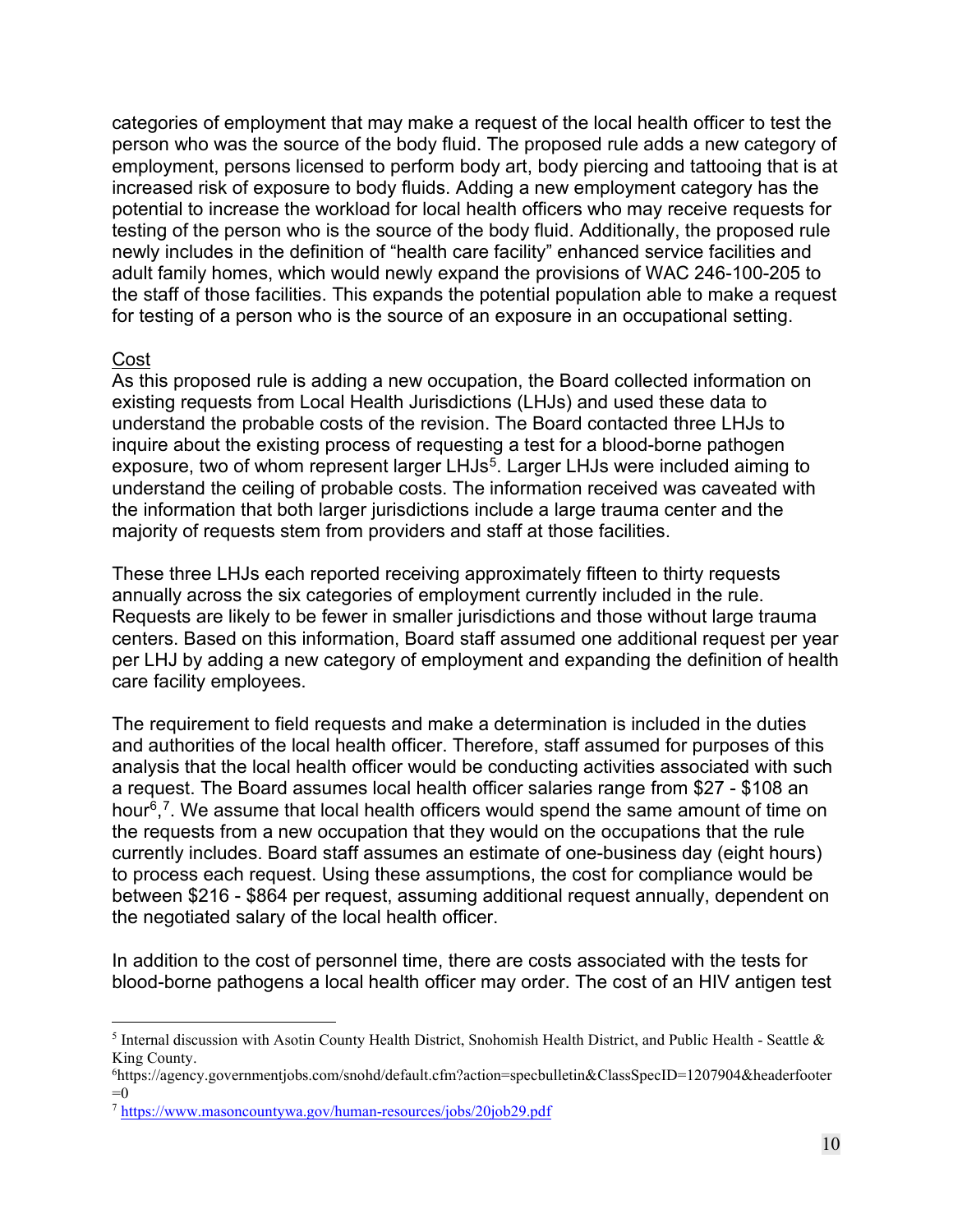is estimated at \$22 (2010 US)<sup>[8](#page-10-0)</sup> and the cost of a Hepatitis B test is estimated at \$10 to  $$43$  (2021 US)<sup>[9](#page-10-1)</sup>.

#### Benefit

The new employment category added is consistent with those identified by the Centers for Disease Control and Prevention as at high risk of exposure to a blood-borne pathogen. Body artists are at risk of exposure "*during the set-up, procedure, break down, and clean-up stages. These exposures can occur through needlesticks, contact with dried blood on equipment or surfaces, or blood splashes in the eyes, nose, or mouth"[10.](#page-10-2)* One study assessing the harms and benefits of testing source patients following occupational exposure in a health care setting identified numerous benefits to such practices. Benefits included reduced anxiety in the exposed person, proactive protection of partners for both source and exposed persons, ability to make decisions related to post-exposure prophylaxis, and possible improved health outcomes for the source person if connected to care<sup>11</sup>.

#### *WAC 246-100-206, Blood-borne pathogen exposure – Local jail facilities*

This section describes the procedures for when the local health officer may order testing of a detainee, who is the source of an exposure in a local jail facility. To align with changes in statute, the proposed rule removes instances of *threatened* behavior from the list of allowable scenarios to retain only *actual* behavior. Additionally, the proposed rule clarifies what constitutes an "exposure presenting a possible risk" to be clear that there must be visible blood following a physical assault for the scenario to meet the criteria.

#### Cost

The proposed rule eliminates certain instances when persons may request a local health officer to order testing for blood-borne pathogens, therefore no costs are expected from this rule change.

#### Benefit

Similar to changes in WAC 246-100-205, the benefits of the proposed rule change in this section include reduced anxiety in the exposed person, proactive protection of partners for both source and exposed persons, ability to make decisions related to postexposure prophylaxis, and possible improved health outcomes for the source person if connected to care  $12$ .

<span id="page-10-0"></span><sup>8</sup> <sup>8</sup> https://www.ncbi.nlm.nih.gov/pmc/articles/PMC4373404/

<span id="page-10-1"></span><sup>9</sup> https://www.mdsave.com/procedures/hepatitis-b-surface-

antibody/d582facb#:~:text=How%20Much%20Does%20a%20Hepatitis,their%20procedure%20upfront%20through %20MDsave.

<span id="page-10-2"></span><sup>10</sup> https://www.cdc.gov/niosh/topics/body\_art/

<span id="page-10-3"></span><sup>11</sup> https://www.ncbi.nlm.nih.gov/pmc/articles/PMC3473147/

<span id="page-10-4"></span><sup>12</sup> https://www.ncbi.nlm.nih.gov/pmc/articles/PMC3473147/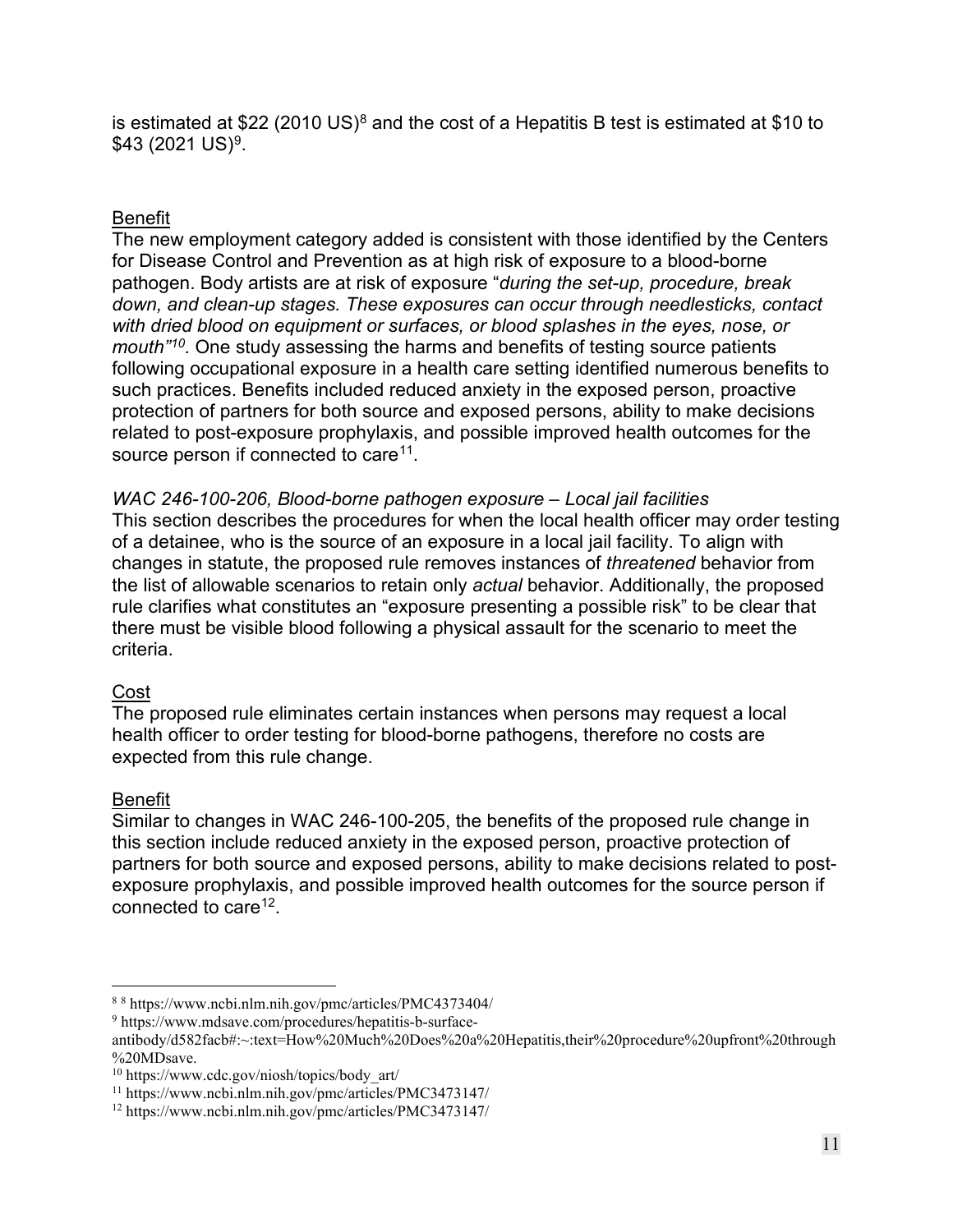#### *WAC 246-100-2061, Blood-borne pathogen exposure – Department of corrections facilities*

This new section outlines procedures for and defines what constitutes an exposure presenting a possible risk of transmission of a blood-borne pathogen when the source of the body fluid is an inmate in the care of the Department of Corrections. The Board was provided authority in RCW 70.24.130 to define what constitutes an exposure presenting possible risk in corrections facilities. Previously, the Department of Corrections established policy in consultation with the Board regarding possible exposure to blood-borne pathogens. In accordance with that policy, the Department of Corrections indicated that in 2020 they received twenty-five requests for testing based on an occupational exposure.

### Cost

Therefore, while newly included in chapter 246-100 WAC, this section was previously developed in consultation with the Department of Corrections and due to lack of changes in policy is not expected to result in new costs.

### Benefit

Similar to changes in WAC 246-100-205 and WAC 246-100-206, the benefits of the proposed rule change in this section include reduced anxiety in the exposed person, proactive protection of partners for both source and exposed persons, ability to make decisions related to post-exposure prophylaxis, and possible improved health outcomes for the source person if connected to care  $13$ .

### *WAC 246-100-207 Blood-borne pathogen testing – Ordering – Laboratory screening – Interpretation – Reporting*

This section outlines requirements and exemptions for reporting HIV test results to state and local health authorities under chapter 246-101 WAC, Notifiable Conditions. It also outlines information that must be provided to the patient with test results. The proposed rules remove requirements for the Laboratory Quality Assurance section at the Department of Health to accept substitutes for enzyme immunoassay screening. The Department of Health currently accepts, and does not limit the use of, substitutes for enzyme immunoassay screening for HIV as approved by the Federal Drug Administration (FDA).

## Cost

There are no anticipated costs associated with removal of these requirements.

## Benefit

Removing these requirements reduce redundancy and improve usability of the chapter.

<span id="page-11-0"></span><sup>13</sup> https://www.ncbi.nlm.nih.gov/pmc/articles/PMC3473147/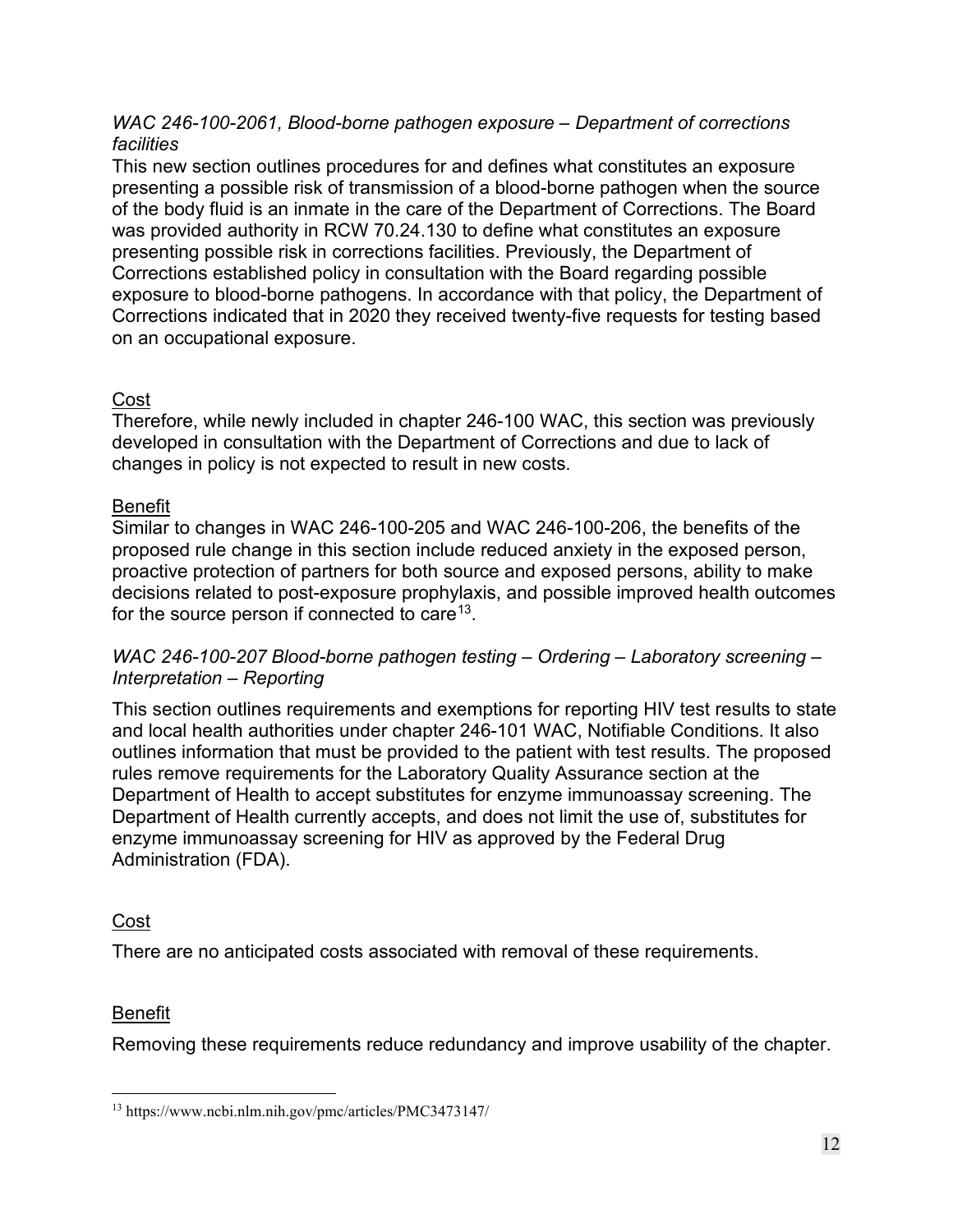## Cost-benefit summary:

The probable benefits described in this analysis are important to protect the health and well-being of the public by controlling infectious and noninfectious diseases. The proposed rules incorporate additional long-term residential care settings into those required to have a policy and procedure for excluding staff diagnosed with a communicable disease from direct patient contact; align employment categories at risk of a substantial exposure to a blood-borne pathogen with national standards; clarify standards for local jail and Department of Corrections facilities; and clarify the types of information the Department of Health must accept. These proposed changes provide benefit to the public as it relates to the prevention of communicable disease and streamlines the underlying processes for local health and the Departments of Health and Corrections.

While the Board believes that adult family homes and enhanced service facilities already have such policies and procedures in place that comply with the changes, the Board estimates that for a facility that needs to develop or revise policy and procedures to restrict staff diagnosed with a communicable disease from direct resident contact the cost is estimated to range between \$0 - \$300.

Proposed changes to the rule add additional occupations that can request investigation to a blood-borne pathogen exposure in an occupational setting. The estimated cost to LHJs of implementing the rule changes ranges from \$216 - \$889 (personnel time only) [14](#page-12-0).

The Board determined that the probable public health benefits of the rule outweigh the probable costs to regulated entities.

# **SECTION 6:**

**Identify alternative versions of the rule that were considered, and explain how the Board determined that the rule being adopted is the least burdensome alternative for those required to comply with it that will achieve the general goals and specific objectives state previously.**

The Board considered alternate versions of the rule that would have resulted in an expansion of certain provisions to be applicable to all blood-borne pathogens, resulting in more persons being subjected to stringent requirements without documented public health benefit.

The Board also considered a version of the rule that did not include enhanced service facilities and adult family homes in the definition of health care facility. This would have resulted in the definition of health care facility being out of alignment with the definition in chapter 246-101 WAC, Notifiable Conditions. Additionally, this inclusion ensures staff of these facilities are included in the provisions of WAC 246-100-205 and covered as categories of employment at risk for substantial exposure to a blood-borne pathogen.

<span id="page-12-0"></span><sup>14</sup> https://www.cdc.gov/hiv/programresources/guidance/costeffectiveness/index.html